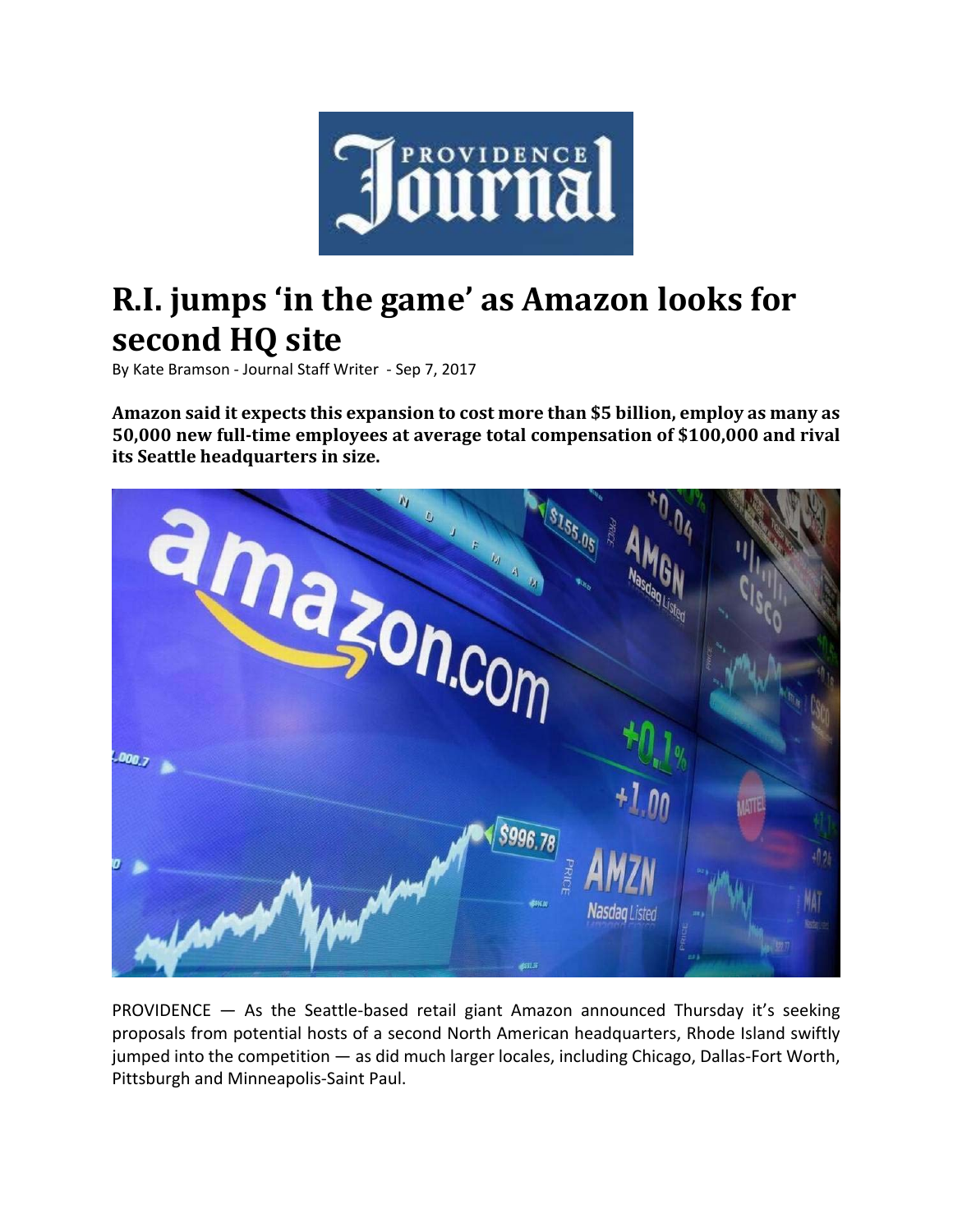"Rhode Island is in the game," Rhode Island Commerce Corporation spokesman Matthew Sheaff said.

Led by Commerce Secretary Stefan Pryor, Commerce will take the lead in crafting the state's proposal, Sheaff said.

Amazon said it expects this expansion to cost more than \$5 billion, employ as many as 50,000 new full-time employees at an average total compensation of \$100,000 and rival its Seattle headquarters in size.

The Seattle hub includes 33 buildings that total 8.1 million square feet of space, more than 40,000 employees and 24 restaurants and cafes, Amazon said.

While Amazon expects to announce its final selection in 2018, the publicly traded company outlined an aggressive timeline for potential hosts, who must respond by Oct. 19. The news comes a week after the company completed its \$13.7‐billion takeover of Whole Foods Market.

Certain communities stand out as likely to land on Amazon's short list, says site selector John Boyd Jr., principal of The Boyd Company in Princeton, New Jersey: Boston; Toronto, Canada; Jersey City, New Jersey; Atlanta, Georgia; South Florida; Pittsburgh, Pennsylvania.

Communities rise to the top for reasons as wide‐ranging as gaining political support in Washington to giving Amazon CEO Jeff Bezos a platform to talk about immigration and the need to access international talent, Boyd said. That latter option puts Toronto on his anticipated short list.

South Florida rises for multiple reasons: New high‐speed rail from Miami to Orlando; Central Florida's rise as an epicenter of the nation's drone activity as Amazon positions itself a leader in that market; and access to 27 members of the U.S. House of Representatives at a time when the possible antitrust implications of the Whole Foods acquisition mean "Jeff Bezos needs as many friends in D.C. as he can possibly get," Boyd said.

Boyd's site‐selection firm isn't working with Amazon.

As the industry is abuzz over Amazon's search, Boyd said, "We're not hearing anything about Providence," which he said is "probably too small of a city to attract a project on this grand scale."

Boston, however, "is clearly going to be looked at very closely," in part because of Amazon's significant New England presence.

"I think it would be a great win for Providence for this to go to Boston," Boyd said. "The Rhode Island economy [would] benefit. Economists talk in multiplier effects. Executives find second homes. And as Rhode Island continues to become more business-friendly, you can consider backoffice, suppliers and vendors relocating in Rhode Island."